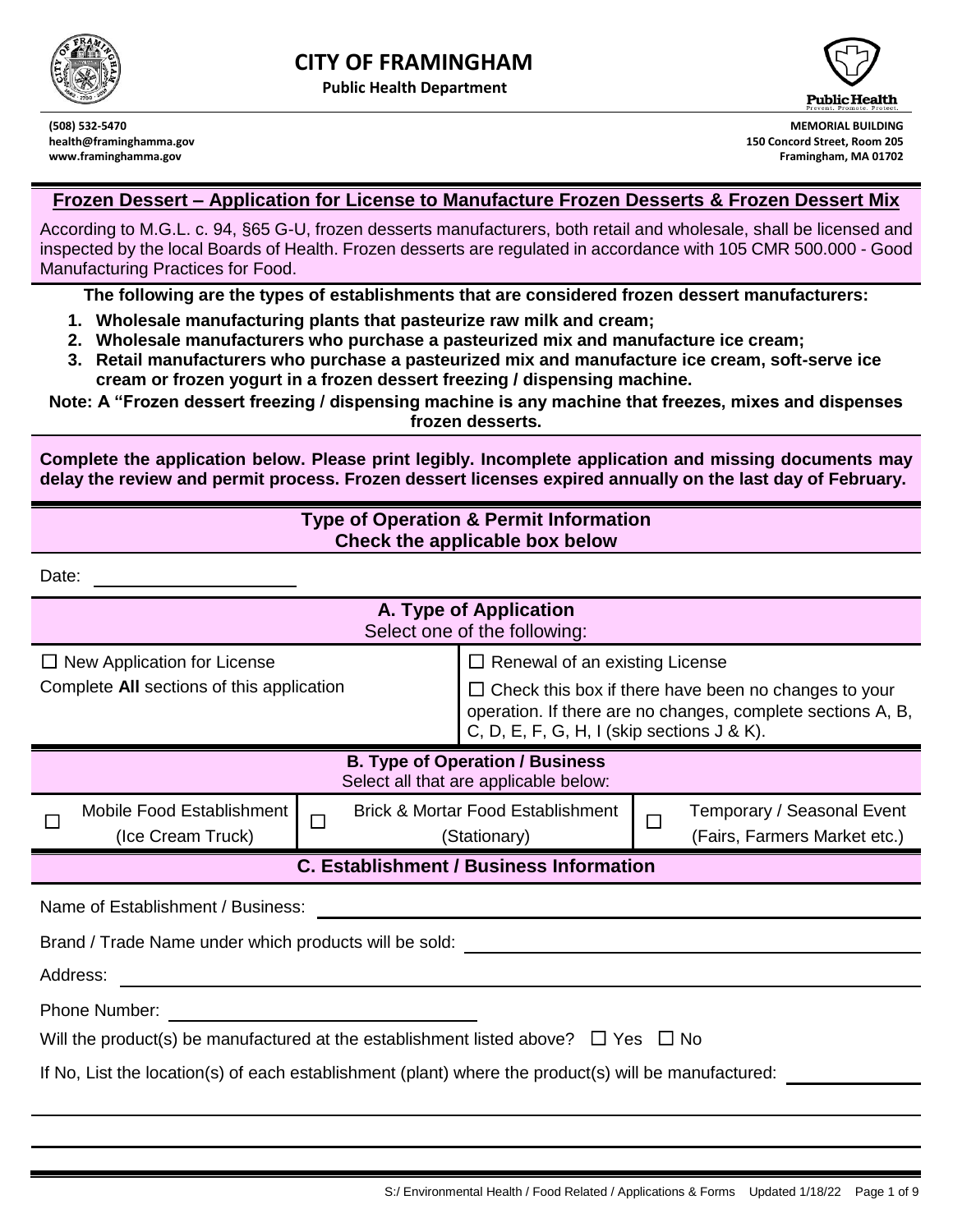| <b>D. Owner Information</b>                                                                                                                                                                                                                                                                                                                                                                                                                                                                                                                                                                                                                           |                                                             |                                                          |                                                                                                                    |
|-------------------------------------------------------------------------------------------------------------------------------------------------------------------------------------------------------------------------------------------------------------------------------------------------------------------------------------------------------------------------------------------------------------------------------------------------------------------------------------------------------------------------------------------------------------------------------------------------------------------------------------------------------|-------------------------------------------------------------|----------------------------------------------------------|--------------------------------------------------------------------------------------------------------------------|
| Name of Owner:                                                                                                                                                                                                                                                                                                                                                                                                                                                                                                                                                                                                                                        |                                                             |                                                          |                                                                                                                    |
| Address:                                                                                                                                                                                                                                                                                                                                                                                                                                                                                                                                                                                                                                              | <u> 1980 - Johann Stoff, Amerikaansk politiker († 1901)</u> |                                                          | Phone Number:                                                                                                      |
| Email:                                                                                                                                                                                                                                                                                                                                                                                                                                                                                                                                                                                                                                                |                                                             |                                                          |                                                                                                                    |
|                                                                                                                                                                                                                                                                                                                                                                                                                                                                                                                                                                                                                                                       |                                                             |                                                          | If Corporation, Association or Partnership, please attach a list of the Officer's Names, Address and Phone Numbers |
|                                                                                                                                                                                                                                                                                                                                                                                                                                                                                                                                                                                                                                                       |                                                             | E. Person-in-Charge (PIC) Information                    |                                                                                                                    |
| Name of PIC:                                                                                                                                                                                                                                                                                                                                                                                                                                                                                                                                                                                                                                          |                                                             |                                                          |                                                                                                                    |
| Title:<br><u> 1980 - Johann Barbara, martin d</u>                                                                                                                                                                                                                                                                                                                                                                                                                                                                                                                                                                                                     | Email:                                                      | <u> 1989 - Andrea Andrew Maria (h. 1989).</u>            |                                                                                                                    |
|                                                                                                                                                                                                                                                                                                                                                                                                                                                                                                                                                                                                                                                       |                                                             | <b>F. Applicant Information</b>                          |                                                                                                                    |
| Name of Applicant:                                                                                                                                                                                                                                                                                                                                                                                                                                                                                                                                                                                                                                    |                                                             | <u> 1989 - Johann Barnett, fransk politik (d. 1989)</u>  |                                                                                                                    |
| Address:                                                                                                                                                                                                                                                                                                                                                                                                                                                                                                                                                                                                                                              | <u> 1980 - Johann Barbara, martxa alemaniar amerikan a</u>  |                                                          | Phone Number:                                                                                                      |
| Title:<br>Email:<br><u> 1989 - Johann John Stone, markin sanadi a shekara 1989 - Shekara ta 1989 - Shekara ta 1989 - Shekara ta 1980</u>                                                                                                                                                                                                                                                                                                                                                                                                                                                                                                              |                                                             |                                                          |                                                                                                                    |
| <b>G. Emergency Contact Information</b>                                                                                                                                                                                                                                                                                                                                                                                                                                                                                                                                                                                                               |                                                             |                                                          |                                                                                                                    |
| Name of Emergency Contact:                                                                                                                                                                                                                                                                                                                                                                                                                                                                                                                                                                                                                            |                                                             |                                                          |                                                                                                                    |
|                                                                                                                                                                                                                                                                                                                                                                                                                                                                                                                                                                                                                                                       |                                                             | H. Type of Operation                                     |                                                                                                                    |
|                                                                                                                                                                                                                                                                                                                                                                                                                                                                                                                                                                                                                                                       |                                                             | $\Box$ Retail Manufacturer $\Box$ Wholesale Manufacturer |                                                                                                                    |
|                                                                                                                                                                                                                                                                                                                                                                                                                                                                                                                                                                                                                                                       |                                                             | I. Type of Product(s)                                    |                                                                                                                    |
| Frozen Desserts include but is not limited to ice cream, French ice cream, low fat ice cream, nonfat ice cream, frozen<br>custard, gelato, ice milk, sherbet, sorbet, frozen yogurt, water ice, quiescently frozen confection, quiescently frozen<br>dairy confection, frozen dietary dairy dessert, any soy-based frozen dessert, any rice-based frozen dessert, and any<br>other similarly constituted product marketed as a frozen dessert including products made from the milk of cows,<br>sheep, goats, and other dairy animals. Frozen Dessert Mix is any unfrozen mixture to be used in the manufacture of<br>frozen desserts or milk shakes. |                                                             |                                                          |                                                                                                                    |
| <b>Frozen Custard</b>                                                                                                                                                                                                                                                                                                                                                                                                                                                                                                                                                                                                                                 | Gelato<br>$\Box$                                            | Ice Cream: Soft-Serve<br>$\Box$                          | Ice Cream: Not Soft-Serve<br>$\Box$                                                                                |
| Sherbet                                                                                                                                                                                                                                                                                                                                                                                                                                                                                                                                                                                                                                               | Frozen Yogurt<br>$\Box$<br>Not Soft-Serve                   | Frozen Yogurt<br>$\Box$<br>Soft-Serve                    | Sorbet<br>$\Box$                                                                                                   |
| $\Box$ Other - Specify:                                                                                                                                                                                                                                                                                                                                                                                                                                                                                                                                                                                                                               |                                                             |                                                          |                                                                                                                    |
| J. Operation & Equipment Information<br>New applicants must complete. Renewing applicants can skip this section.                                                                                                                                                                                                                                                                                                                                                                                                                                                                                                                                      |                                                             |                                                          |                                                                                                                    |
| If Frozen Yogurt is manufactured, will it contain "friendly" cultured bacteria (live cultures)?<br>$\Box$ No<br>$\Box$ Yes<br>Will a Frozen Dessert Freezing / Dispensing Machine (Soft-Serve Machine) be used?<br>$\Box$ Yes<br>$\Box$ No                                                                                                                                                                                                                                                                                                                                                                                                            |                                                             |                                                          |                                                                                                                    |
| If Yes, what type of machine will be used?<br>How many?                                                                                                                                                                                                                                                                                                                                                                                                                                                                                                                                                                                               |                                                             |                                                          |                                                                                                                    |
| If No, describe how the product will be prepared and the storage of the final product:                                                                                                                                                                                                                                                                                                                                                                                                                                                                                                                                                                |                                                             |                                                          |                                                                                                                    |

## **Submit the specification sheets for the machine (if applicable)**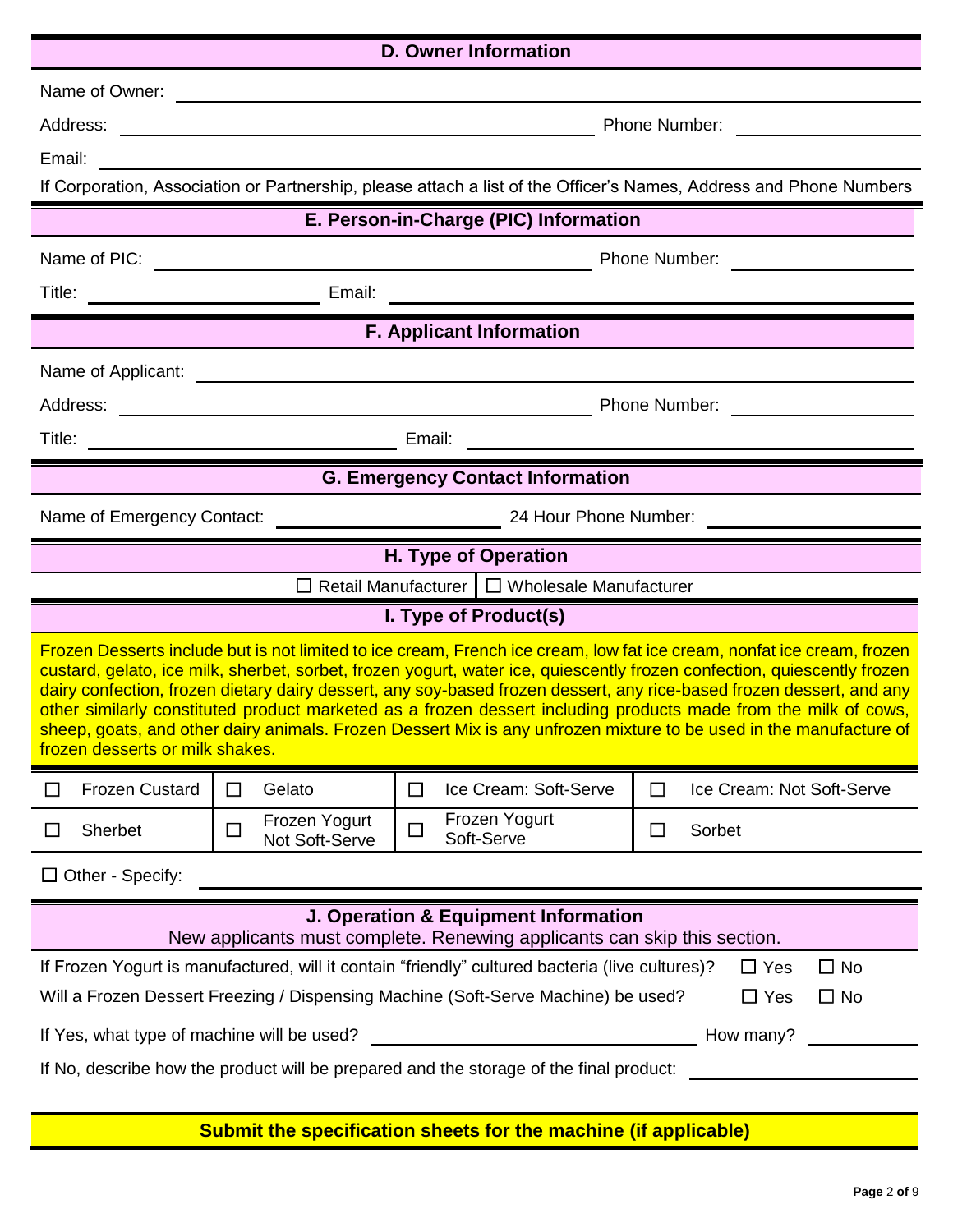| Will commercially pasteurized product(s) be used?<br>$\Box$ No<br>$\Box$ Yes                                                                                                                                                                            |
|---------------------------------------------------------------------------------------------------------------------------------------------------------------------------------------------------------------------------------------------------------|
| If No, describe what will be used and how:                                                                                                                                                                                                              |
|                                                                                                                                                                                                                                                         |
|                                                                                                                                                                                                                                                         |
| Will the above final product be pasteurized?<br>$\Box$ Yes<br>$\Box$ No                                                                                                                                                                                 |
| If Yes, describe the pasteurization process:                                                                                                                                                                                                            |
|                                                                                                                                                                                                                                                         |
| No milk or cream from a source outside of the United States, subject to the Federal Import Milk Act,<br>21 U.S.C §141 et seq., shall be used unless the importer has documentation to show that the exporter is in<br>compliance with 21 CFR Part 1210. |
| K. Describe the Following<br>New applicants must complete. Renewing applicants can skip this section.                                                                                                                                                   |
| Source of Ingredient(s):<br><u> 1989 - Johann John Stone, mars eta bat erroman erroman erroman erroman erroman erroman erroman erroman erroma</u>                                                                                                       |
|                                                                                                                                                                                                                                                         |
|                                                                                                                                                                                                                                                         |
| How will the refrigerated and frozen product be delivered and transported?                                                                                                                                                                              |
|                                                                                                                                                                                                                                                         |
|                                                                                                                                                                                                                                                         |
| If transported, how will the product temperature be monitored?                                                                                                                                                                                          |
|                                                                                                                                                                                                                                                         |
|                                                                                                                                                                                                                                                         |
|                                                                                                                                                                                                                                                         |
|                                                                                                                                                                                                                                                         |
|                                                                                                                                                                                                                                                         |
|                                                                                                                                                                                                                                                         |
| What are the procedures for cleaning and sanitizing the equipment and surfaces?                                                                                                                                                                         |
|                                                                                                                                                                                                                                                         |
|                                                                                                                                                                                                                                                         |
|                                                                                                                                                                                                                                                         |
|                                                                                                                                                                                                                                                         |
| Type of Sanitizer: □ Quaternary Brand Name: □ □ Chlorine Brand Name: □                                                                                                                                                                                  |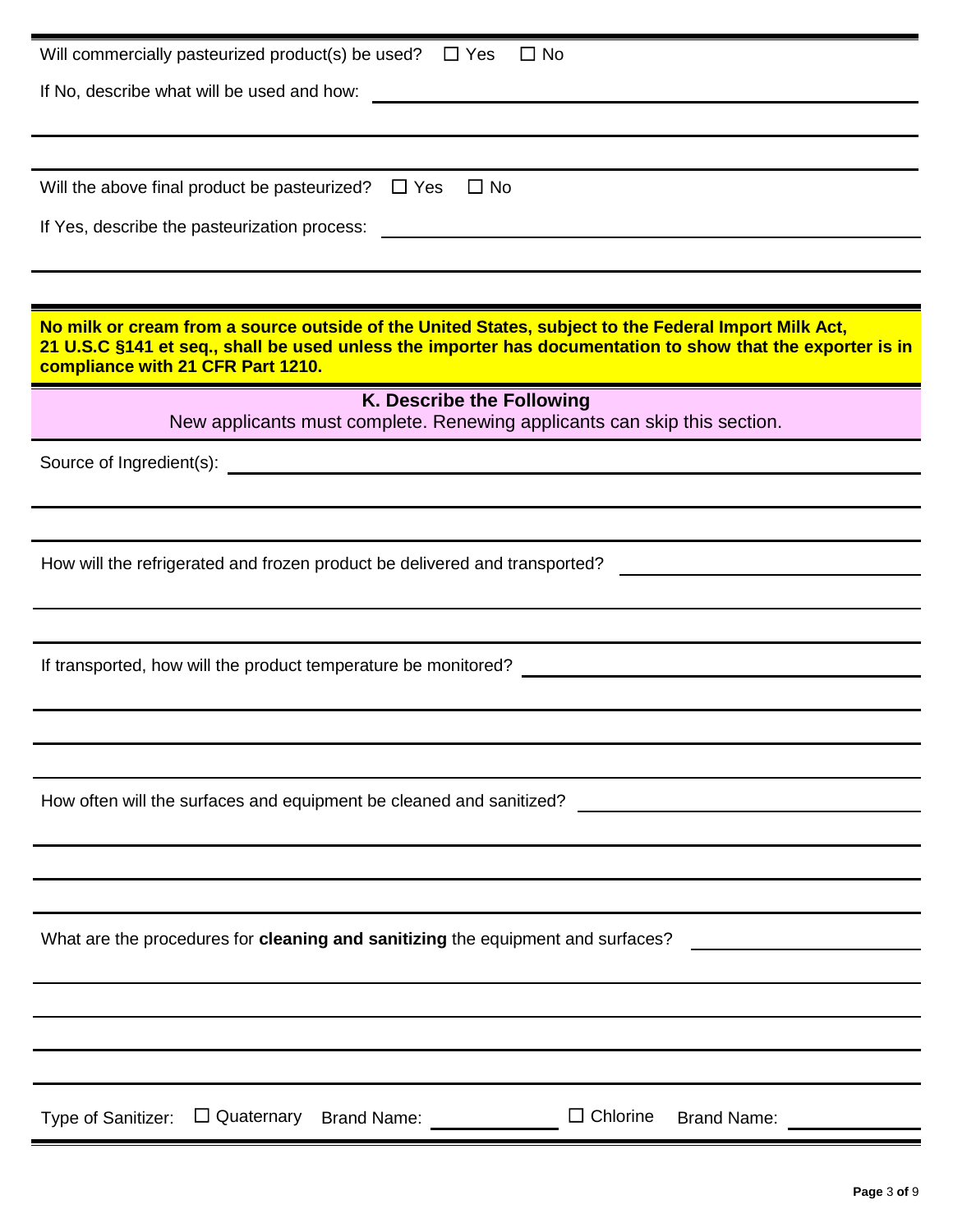Frozen desserts produced shall have the final product tested by a laboratory approved by the Massachusetts Department of Public Health (MDPH) **at least once a month**. **The laboratory must submit copies of the results to the Framingham Public Health Department. Non-dairy frozen desserts do not require bacteriological testing.** Non-dairy frozen desserts include sorbet, water ices, Italian ice, slush and some frozen coffee beverages.

| Bacterial and other Standards shall not exceed the following standards:                                                                                                                                                                                                                                                                     |                                                                                        |                       |  |
|---------------------------------------------------------------------------------------------------------------------------------------------------------------------------------------------------------------------------------------------------------------------------------------------------------------------------------------------|----------------------------------------------------------------------------------------|-----------------------|--|
| Item                                                                                                                                                                                                                                                                                                                                        | <b>Standard Plate Count (SPC)</b>                                                      | <b>Coliform Count</b> |  |
| Finished products produced by means<br>other than a Soft-Serve Machine                                                                                                                                                                                                                                                                      | 30,000/ml                                                                              | 20/g                  |  |
| Finished products produced in a Soft-<br><b>Serve Machine</b>                                                                                                                                                                                                                                                                               | 30,000/ml                                                                              | 50/g                  |  |
|                                                                                                                                                                                                                                                                                                                                             | If Frozen Yogurt contains "Live Cultures", SPC laboratory testing is not required **   |                       |  |
| Copies of all required test results shall be submitted directly to the Framingham Public Health Department<br>by the certified laboratory within three (3) business days of the completion of the tests.<br>See page 8 for a list of laboratories.                                                                                          |                                                                                        |                       |  |
| To obtain a Frozen Dessert Permit, for both New and Renewing Applicants, submit the following:                                                                                                                                                                                                                                              |                                                                                        |                       |  |
| Completed "Application for License to Manufacture Frozen Desserts and Frozen Dessert Mix." Incomplete<br>applications and missing documents may delay the review and permit process.                                                                                                                                                        |                                                                                        |                       |  |
| Fee made payable to the "City of Framingham". License Fee: \$5.00 (soft-serve), Manufacturing<br>Establishment: \$200.00. Credit cards are only accepted online at this time. All fees are non-refundable.                                                                                                                                  |                                                                                        |                       |  |
| Completed "Workers' Compensation Insurance Affidavit": General Business – See page 6. Attach a copy of the<br>workers' compensation policy declaration page (showing the policy number and expiration date).                                                                                                                                |                                                                                        |                       |  |
| Laboratory results must be submitted to the Framingham Public Health Department within 30 days of the<br>$\Box$<br>start of operation and <b>monthly</b> thereafter. See page 8 for a list of laboratories.                                                                                                                                 |                                                                                        |                       |  |
| Copy of Certified Food Manager and Allergy Awareness Certificates.<br>$\Box$                                                                                                                                                                                                                                                                |                                                                                        |                       |  |
| For Temporary or Seasonal Events (Trailer) – In addition to this application, submit a completed "Temporary<br>$\mathbf{I}$<br>or Seasonal Events Permit Application".                                                                                                                                                                      |                                                                                        |                       |  |
| Copy of your "Food Employee Reporting Agreement" (Health Policy) – See template on page 9.<br>$\Box$                                                                                                                                                                                                                                        |                                                                                        |                       |  |
| All applications, training & information can be found on the City of Framingham's Public Health website:<br>https://www.framinghamma.gov/3319/Food-Related                                                                                                                                                                                  |                                                                                        |                       |  |
| For New Applicants, including existing establishments adding Frozen Dessert Manufacturing to<br>their operation, in addition to above, submit the following:                                                                                                                                                                                |                                                                                        |                       |  |
| For New Food Establishments Manufacturing Frozen Desserts and Frozen Dessert Mix - In addition to this<br>application, submit a completed "Food Establishment Plan Review Application". This is not required for<br>$\Box$<br>existing food establishments who are only adding Frozen Dessert Manufacturing to their existing<br>operation. |                                                                                        |                       |  |
| For New Food Establishments – In addition to this application, submit a completed "Food Establishment<br>Permit Application". This is not required for existing food establishments who are only adding Frozen<br>⊔<br>Dessert Manufacturing to their existing operation.                                                                   |                                                                                        |                       |  |
| For New Food Establishments and Existing Food Establishments adding Frozen Dessert Manufacturing<br>to their existing operation, submit Equipment Specification sheet(s) used in the process (i.e. Soft-Serve                                                                                                                               |                                                                                        |                       |  |
| For New Food Establishments and Existing Food Establishments adding Frozen Dessert Manufacturing<br>to their existing operation, provide a sketch of the processing area and / or the placement of the Soft<br>Serve Machine(s).                                                                                                            |                                                                                        |                       |  |
|                                                                                                                                                                                                                                                                                                                                             | Incomplete applications and missing documents may delay the review and permit process. |                       |  |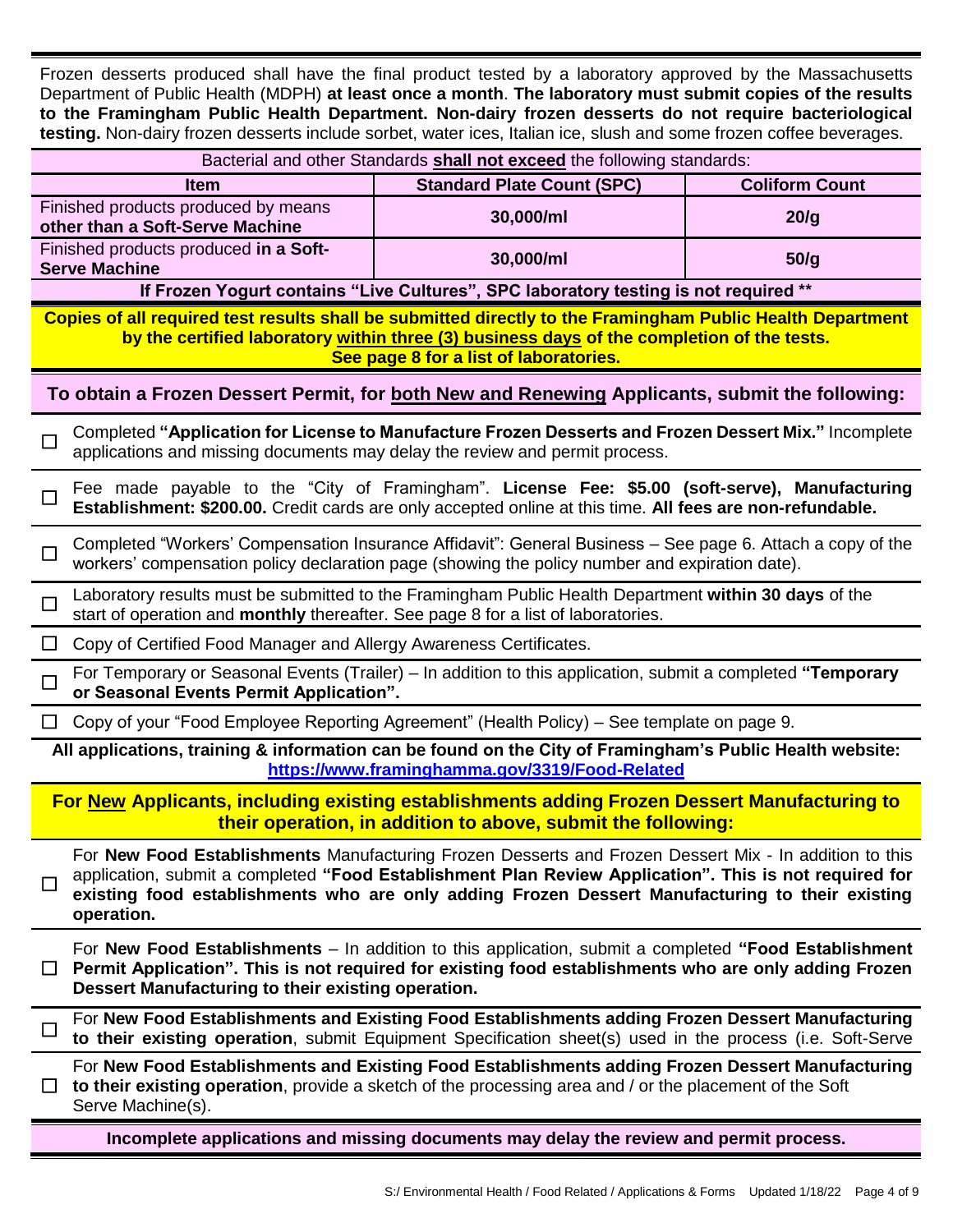| Statement: Pursuant to M.G.L. Chapter 62C, § 49A, I, ____________<br>certify<br>under the penalties of perjury that to the best of my knowledge and belief, I have filed all State tax returns and paid<br>all State taxes required under law. I hereby attest to the accuracy of the information provided in this application. I<br>understand any changes made to the submitted application must be submitted to the Framingham Public Health<br>Department for review and approval prior to implementation. Additionally, I certify I will manufacture such products<br>only from pure and wholesome ingredients and only under sanitary conditions. |  |  |
|---------------------------------------------------------------------------------------------------------------------------------------------------------------------------------------------------------------------------------------------------------------------------------------------------------------------------------------------------------------------------------------------------------------------------------------------------------------------------------------------------------------------------------------------------------------------------------------------------------------------------------------------------------|--|--|
| Print Name: _<br>Signature:                                                                                                                                                                                                                                                                                                                                                                                                                                                                                                                                                                                                                             |  |  |
|                                                                                                                                                                                                                                                                                                                                                                                                                                                                                                                                                                                                                                                         |  |  |
| For Official Use Only                                                                                                                                                                                                                                                                                                                                                                                                                                                                                                                                                                                                                                   |  |  |
| $\Box$ Approved as submitted                                                                                                                                                                                                                                                                                                                                                                                                                                                                                                                                                                                                                            |  |  |
| $\Box$ Approved as submitted with the following condition(s):                                                                                                                                                                                                                                                                                                                                                                                                                                                                                                                                                                                           |  |  |
|                                                                                                                                                                                                                                                                                                                                                                                                                                                                                                                                                                                                                                                         |  |  |
|                                                                                                                                                                                                                                                                                                                                                                                                                                                                                                                                                                                                                                                         |  |  |
| $\Box$ Disapproved as submitted – Reason(s): **<br><u> 1989 - Johann John Stein, marwolaethau (b. 1989)</u>                                                                                                                                                                                                                                                                                                                                                                                                                                                                                                                                             |  |  |
|                                                                                                                                                                                                                                                                                                                                                                                                                                                                                                                                                                                                                                                         |  |  |
|                                                                                                                                                                                                                                                                                                                                                                                                                                                                                                                                                                                                                                                         |  |  |
|                                                                                                                                                                                                                                                                                                                                                                                                                                                                                                                                                                                                                                                         |  |  |
| ** Applicant can resubmit an updated application or provide additional information to address the<br>reason(s) why the application was disapproved.                                                                                                                                                                                                                                                                                                                                                                                                                                                                                                     |  |  |
| Date Reviewed: Reviewed By:<br><b>Title:</b> Public Health Inspector<br>Date Permit was Issued:                                                                                                                                                                                                                                                                                                                                                                                                                                                                                                                                                         |  |  |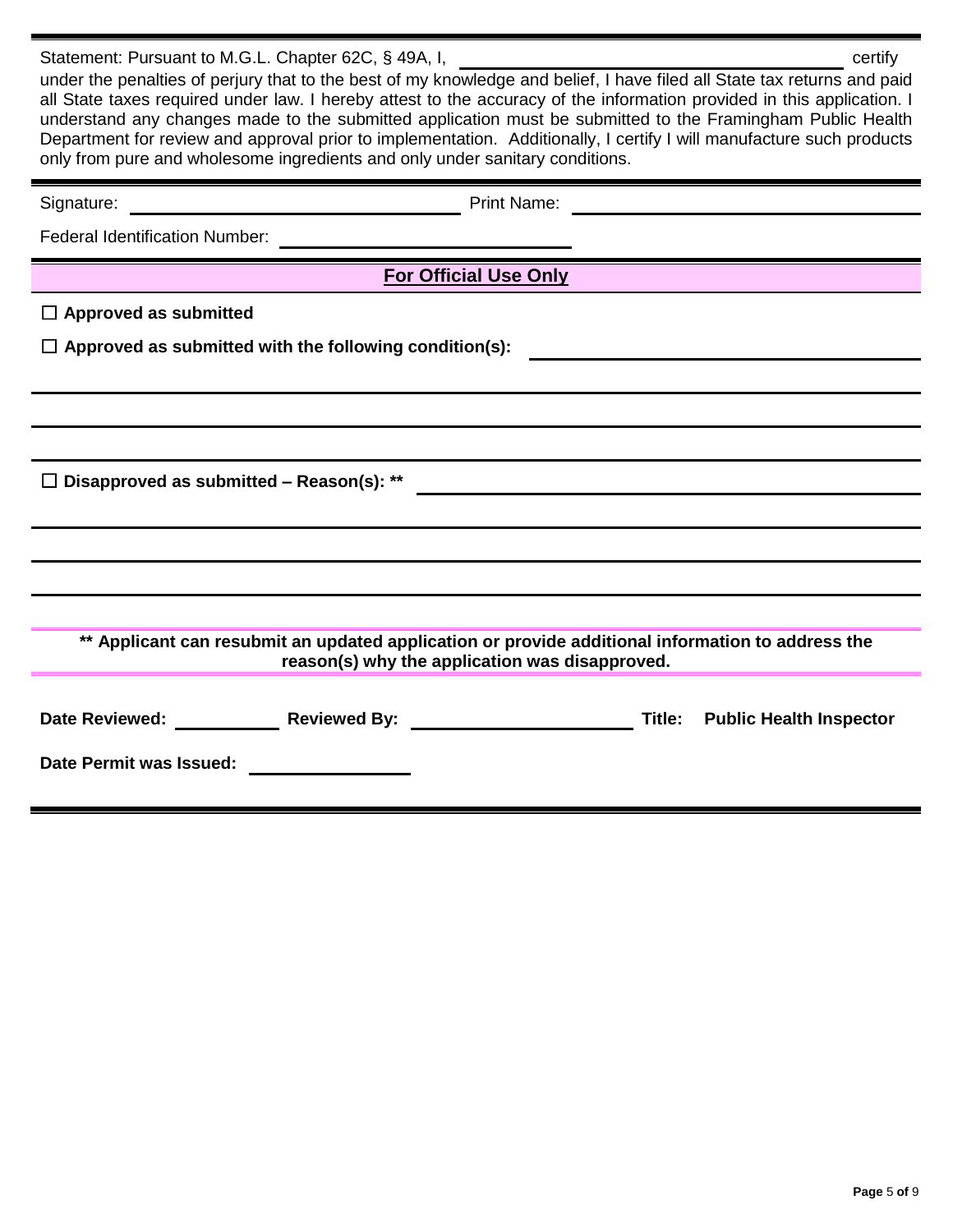| <b>The Commonwealth of Massachusetts</b>                                                                                                                                                                                                                                                                                                                                                                                                                 |  |  |
|----------------------------------------------------------------------------------------------------------------------------------------------------------------------------------------------------------------------------------------------------------------------------------------------------------------------------------------------------------------------------------------------------------------------------------------------------------|--|--|
| <b>Department of Industrial Accidents</b>                                                                                                                                                                                                                                                                                                                                                                                                                |  |  |
| 1 Congress Street, Suite 100                                                                                                                                                                                                                                                                                                                                                                                                                             |  |  |
| Boston, MA 02114-2017                                                                                                                                                                                                                                                                                                                                                                                                                                    |  |  |
| www.mass.gov/dia                                                                                                                                                                                                                                                                                                                                                                                                                                         |  |  |
| Workers' Compensation Insurance Affidavit: General Businesses.<br>TO BE FILED WITH THE PERMITTING AUTHORITY.                                                                                                                                                                                                                                                                                                                                             |  |  |
| <b>Applicant Information</b><br><b>Please Print Legibly</b>                                                                                                                                                                                                                                                                                                                                                                                              |  |  |
| Business/Organization Name: 1988 Manual Manual Manual Manual Manual Manual Manual Manual Manual Manual Manual                                                                                                                                                                                                                                                                                                                                            |  |  |
|                                                                                                                                                                                                                                                                                                                                                                                                                                                          |  |  |
|                                                                                                                                                                                                                                                                                                                                                                                                                                                          |  |  |
| <b>Business Type (required):</b><br>Are you an employer? Check the appropriate box:<br>5. $\Box$ Retail<br>$1.$ I am a employer with employees (full and/                                                                                                                                                                                                                                                                                                |  |  |
| or part-time).*<br>6.   Restaurant/Bar/Eating Establishment                                                                                                                                                                                                                                                                                                                                                                                              |  |  |
| I am a sole proprietor or partnership and have no<br>Office and/or Sales (incl. real estate, auto, etc.)<br>7.                                                                                                                                                                                                                                                                                                                                           |  |  |
| employees working for me in any capacity.<br>8.<br>Non-profit                                                                                                                                                                                                                                                                                                                                                                                            |  |  |
| [No workers' comp. insurance required]<br>Entertainment<br>9.                                                                                                                                                                                                                                                                                                                                                                                            |  |  |
| 3. $\Box$ We are a corporation and its officers have exercised<br>their right of exemption per c. 152, $\S1(4)$ , and we have<br>Manufacturing<br>10.                                                                                                                                                                                                                                                                                                    |  |  |
| no employees. [No workers' comp. insurance required]**<br>11. Health Care                                                                                                                                                                                                                                                                                                                                                                                |  |  |
| We are a non-profit organization, staffed by volunteers,                                                                                                                                                                                                                                                                                                                                                                                                 |  |  |
| $12.$ Other<br>with no employees. [No workers' comp. insurance req.]                                                                                                                                                                                                                                                                                                                                                                                     |  |  |
| *Any applicant that checks box #1 must also fill out the section below showing their workers' compensation policy information.<br>**If the corporate officers have exempted themselves, but the corporation has other employees, a workers' compensation policy is required and such an<br>organization should check box #1.                                                                                                                             |  |  |
| I am an employer that is providing workers' compensation insurance for my employees. Below is the policy information.                                                                                                                                                                                                                                                                                                                                    |  |  |
| Insurance Company Name: New York Company Name:                                                                                                                                                                                                                                                                                                                                                                                                           |  |  |
| Insurer's Address: The Contract of the Contract of the Contract of the Contract of the Contract of the Contract of the Contract of the Contract of the Contract of the Contract of the Contract of the Contract of the Contrac                                                                                                                                                                                                                           |  |  |
|                                                                                                                                                                                                                                                                                                                                                                                                                                                          |  |  |
| Expiration Date:<br>Policy # or Self-ins. Lic. #                                                                                                                                                                                                                                                                                                                                                                                                         |  |  |
| Attach a copy of the workers' compensation policy declaration page (showing the policy number and expiration date).                                                                                                                                                                                                                                                                                                                                      |  |  |
| Failure to secure coverage as required under Section 25A of MGL c. 152 can lead to the imposition of criminal penalties of a<br>fine up to \$1,500.00 and/or one-year imprisonment, as well as civil penalties in the form of a STOP WORK ORDER and a fine<br>of up to \$250.00 a day against the violator. Be advised that a copy of this statement may be forwarded to the Office of<br>Investigations of the DIA for insurance coverage verification. |  |  |
| I do hereby certify, under the pains and penalties of perjury that the information provided above is true and correct.                                                                                                                                                                                                                                                                                                                                   |  |  |
| Signature: Date: Date: Date:                                                                                                                                                                                                                                                                                                                                                                                                                             |  |  |
| Phone #:                                                                                                                                                                                                                                                                                                                                                                                                                                                 |  |  |
| Official use only. Do not write in this area, to be completed by city or town official.                                                                                                                                                                                                                                                                                                                                                                  |  |  |
|                                                                                                                                                                                                                                                                                                                                                                                                                                                          |  |  |
| <b>Issuing Authority (circle one):</b><br>1. Board of Health 2. Building Department 3. City/Town Clerk 4. Licensing Board 5. Selectmen's Office                                                                                                                                                                                                                                                                                                          |  |  |
| <b>Contact Person:</b> Phone #:                                                                                                                                                                                                                                                                                                                                                                                                                          |  |  |

www.mass.gov/dia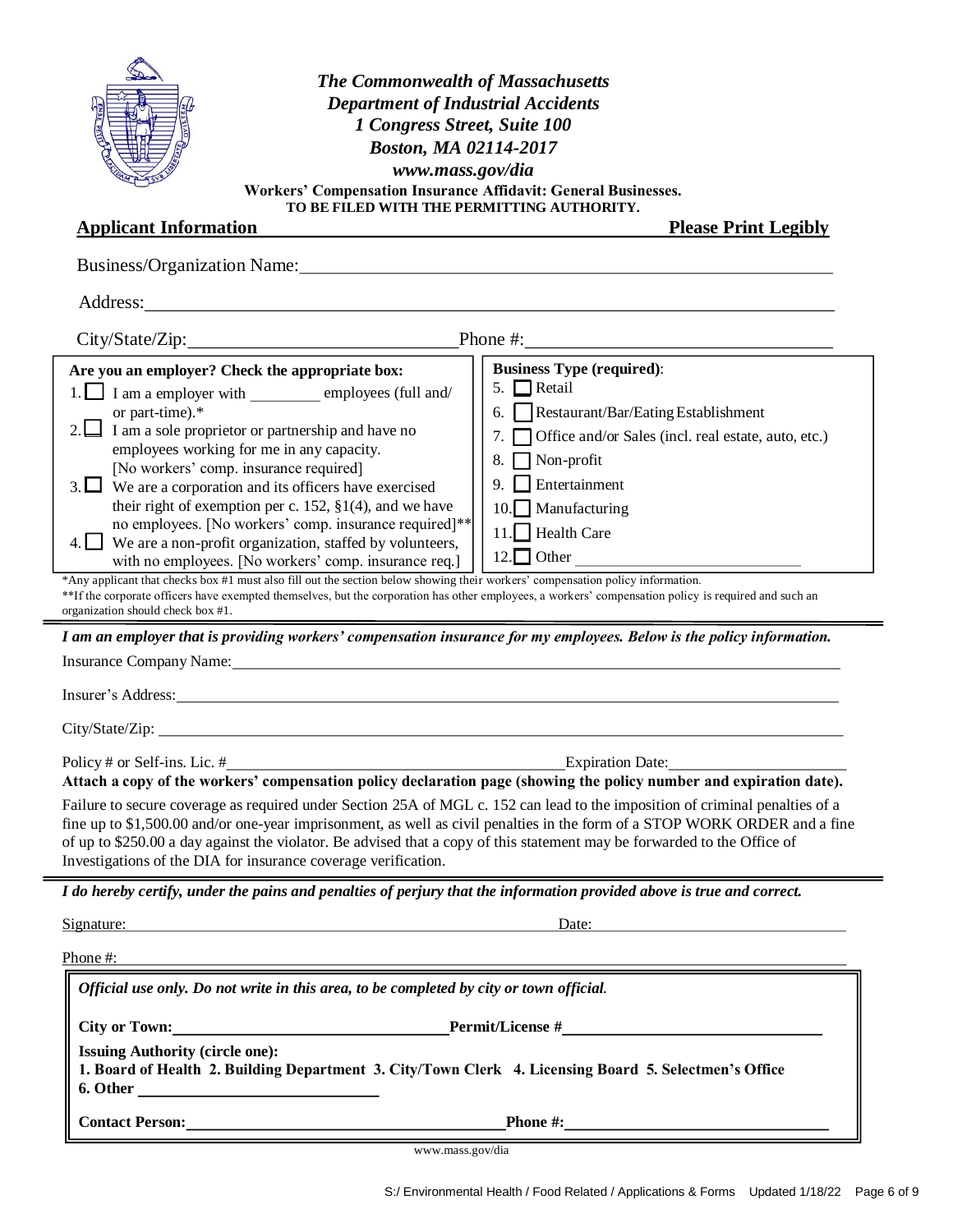# **Information and Instructions**

Massachusetts General Laws chapter 152 requires all employers to provide workers' compensation for their employees. Pursuant to this statute, an *employee* is defined as "...every person in the service of another under any contract of hire, express or implied, oral or written."

An *employer* is defined as "an individual, partnership, association, corporation or other legal entity, or any two or more of the foregoing engaged in a joint enterprise, and including the legal representatives of a deceased employer, or the receiver or trustee of an individual, partnership, association or other legal entity, employing employees. However, the owner of a dwelling house having not more than three apartments and who resides therein, or the occupant of the dwelling house of another who employs persons to do maintenance, construction or repair work on such dwelling house or on the grounds or building appurtenant thereto shall not because of such employment be deemed to be an employer."

MGL chapter 152, §25C(6) also states that "**every state or local licensing agency shall withhold the issuance or renewal of a license or permit to operate a business or to construct buildings in the commonwealth for any applicant who has not produced acceptable evidence of compliance with the insurance coverage required**." Additionally, MGL chapter 152, §25C(7) states "Neither the commonwealth nor any of its political subdivisions shall enter into any contract for the performance of public work until acceptable evidence of compliance with the insurance requirements of this chapter have been presented to the contracting authority."

#### **Applicants**

Please fill out the workers' compensation affidavit completely, by checking the boxes that apply to your situation and, if necessary, supply your insurance company's name, address and phone number along with a certificate of insurance. Limited Liability Companies (LLC) or Limited Liability Partnerships (LLP) with no employees other than the members or partners, are not required to carry workers' compensation insurance. If an LLC or LLP does have employees, a policy is required. Be advised that this affidavit may be submitted to the Department of Industrial Accidents for confirmation of insurance coverage. **Also be sure to sign and date the affidavit.** The affidavit should be returned to the city or town that the application for the permit or license is being requested, **not** the Department of Industrial Accidents. Should you have any questions regarding the law or if you are required to obtain a workers' compensation policy, please call the Department at the number listed below. Self-insured companies should enter their self-insurance license number on the appropriate line.

#### **City or Town Officials**

Please be sure that the affidavit is complete and printed legibly. The Department has provided a space at the bottom of the affidavit for you to fill out in the event the Office of Investigations has to contact you regarding the applicant. Please be sure to fill in the permit/license number which will be used as a reference number. In addition, an applicant that must submit multiple permit/license applications in any given year, need only submit one affidavit indicating current policy information (if necessary). A copy of the affidavit that has been officially stamped or marked by the city or town may be provided to the applicant as proof that a valid affidavit is on file for future permits or licenses. A new affidavit must be filled out each year. Where a home owner or citizen is obtaining a license or permit not related to any business or commercial venture (i.e. a dog license or permit to burn leaves etc.) said person is NOT required to complete this affidavit.

The Department's address, telephone and fax number:

The Commonwealth of Massachusetts Department of Industrial Accidents 1 Congress Street Boston, MA 02114-2017 Tel. # 617-727-4900 ext. 7406 or 1-877-MASSAFE Fax # 617-727-7749 www.mass.gov/dia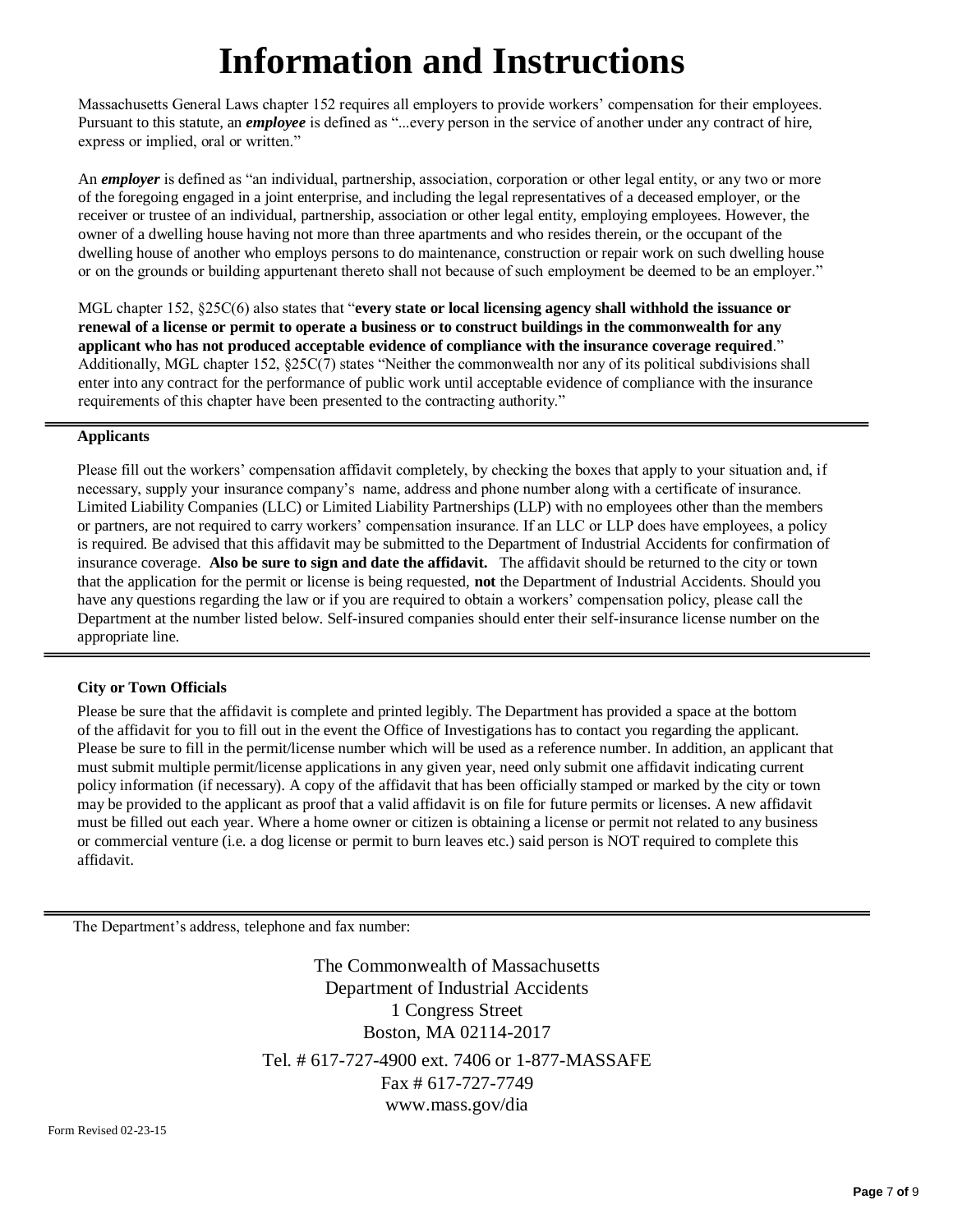# **LABORATORIES**

### **The following is a list of laboratories located in Massachusetts**

| <b>Advanced Food</b><br>Labs Inc.                 | 31-B Foodmart Road<br>Boston, MA                    | 617-269-6424 | https://www.advancedfoodlabs.com    |
|---------------------------------------------------|-----------------------------------------------------|--------------|-------------------------------------|
| <b>Analytical Testing</b><br>Laboratory Co., Inc. | 345 Trapelo Road<br>Belmont, MA                     | 617-484-7400 | https://atllabfood.com              |
| G & L Labs Inc.                                   | 246 Arlington Street<br>Quincy, MA                  | 617-328-3663 | www.gllab.com                       |
| Lapuck Laboratories,<br>Inc.                      | 70 Shawmut Road<br>Canton, MA                       | 781-401-9999 | info@lapucklabs.com                 |
| Microbac                                          | 117 Flanders Road<br>Suite 101<br>Westborough, MA   | 508-329-7927 | https://www.microbac.com            |
| <b>Morrell Associates</b>                         | 1661 Ocean Street<br>P.O. Box 268<br>Marshfield, MA | 781-837-1395 | https://www.morrell-associates.com/ |